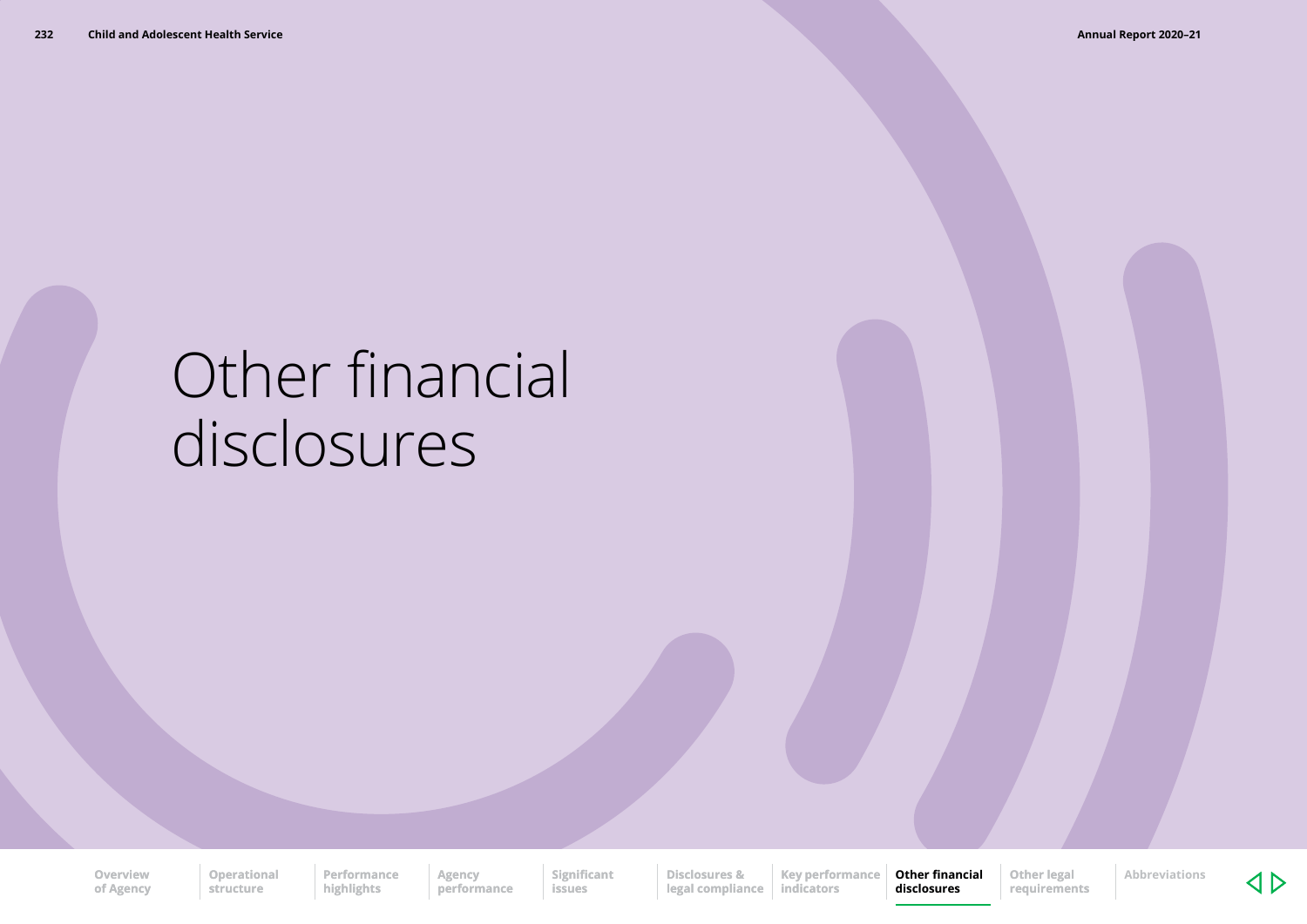## Board and committee remuneration

Annual remuneration for each board or committee is listed in Tables 9 and 10.

#### **Table 9: Child and Adolescent Health Service Board, 2020–21**

| <b>Position</b> | <b>Name</b>             | <b>Type of remuneration</b> | 2020-21 period of<br>membership | 2020-21 total<br>remuneration <sup>(1)</sup> |
|-----------------|-------------------------|-----------------------------|---------------------------------|----------------------------------------------|
| Chair           | Dr Rosanna Capolingua   | Annual                      | 1 month                         | \$2,972                                      |
| Former Chair    | Ms Debbie Karasinski    | Annual                      | 11 months                       | \$74,545                                     |
| Deputy Chair    | Professor Geoffrey Dobb | Ineligible                  | 12 months                       | \$0                                          |
| Member          | Ms Miriam Bowen         | Annual                      | 12 months                       | \$45,762                                     |
| Member          | Ms Kathleen Bozanic     | Annual                      | 12 months                       | \$45,762                                     |
| Member          | Ms Anne Donaldson       | Annual                      | 12 months                       | \$45,762                                     |
| Member          | Dr Alexius Julian       | Annual                      | 12 months                       | \$45,762                                     |
| Member          | Dr Daniel McAullay      | Annual                      | 12 months                       | \$45,762                                     |
| Member          | Mr Peter Mott           | Annual                      | 12 months                       | \$45,762                                     |
| Member          | Ms Maria Osman          | Annual                      | 12 months                       | \$44,530                                     |
| Member          | Professor Di Twigg      | Annual                      | 12 months                       | \$45,762                                     |
|                 |                         |                             | <b>Total</b>                    | \$442,401                                    |

*1 includes superannuation payments*

**Overview of Agency**

**Agency performance** **Disclosures & legal compliance** **Other financial disclosures Other legal requirements**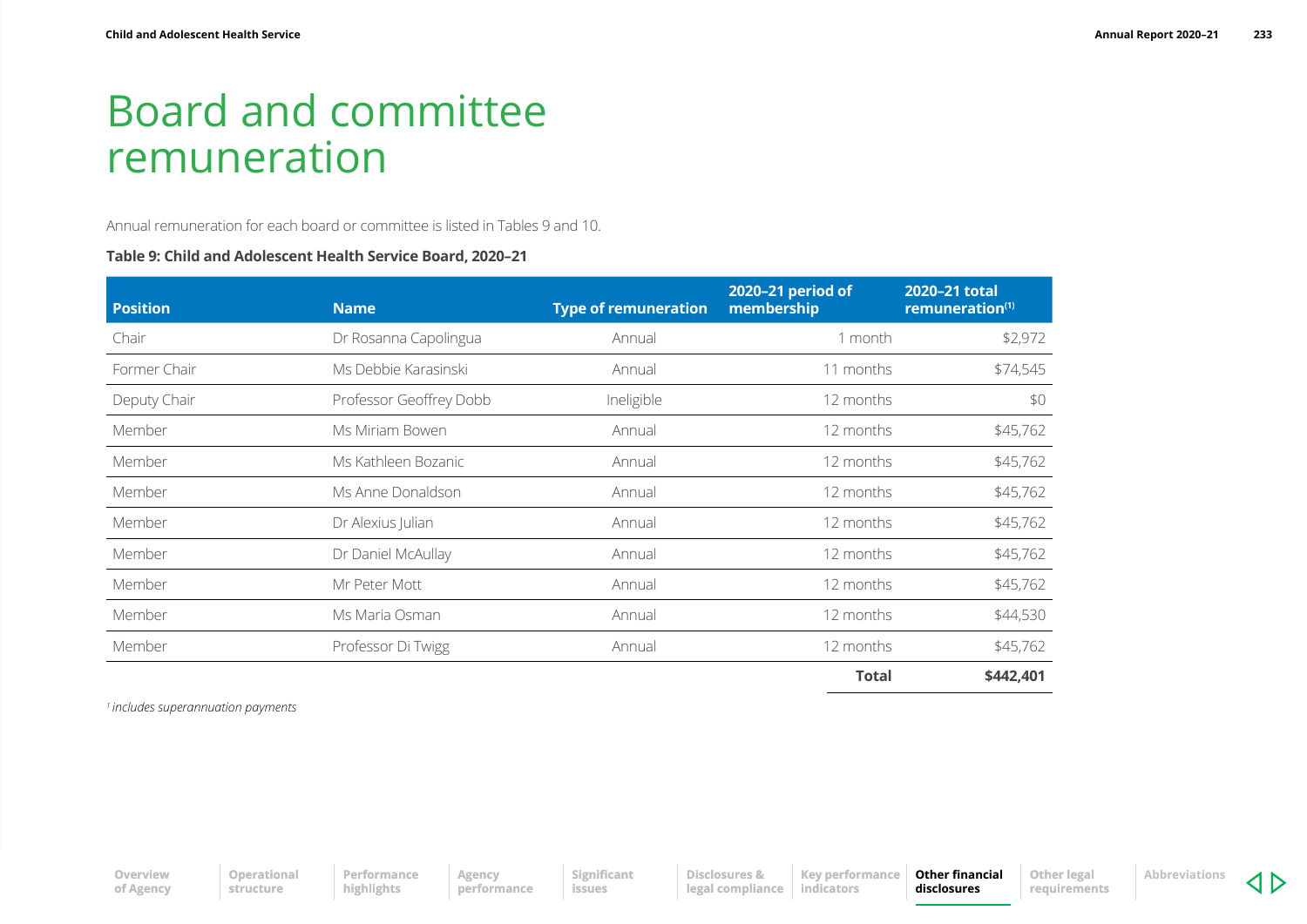| Table 10: Eating Disorders Program Consumer Advisory Group, 2020–21 |  |
|---------------------------------------------------------------------|--|
|---------------------------------------------------------------------|--|

| <b>Position</b> | <b>Name</b>         | <b>Type of remuneration</b> | 2020-21 period<br>of membership | 2020-21 total<br>remuneration |
|-----------------|---------------------|-----------------------------|---------------------------------|-------------------------------|
| Member          | Melanie Coleman     | Per meeting                 | 12 months                       | \$0                           |
| Member          | Casey Croghan       | Per meeting                 | 12 months                       | \$0                           |
| Member          | Linelle Fields      | Per meeting                 | 12 months                       | \$0                           |
| Member          | Natasha Hambleton   | Per meeting                 | 12 months                       | \$0                           |
| Member          | Ashleigh Hardcastle | Per meeting                 | 12 months                       | \$0                           |
| Member          | Teagan McNeil       | Per meeting                 | 12 months                       | \$0                           |
| Member          | Teagan Martin       | Per meeting                 | 12 months                       | \$0                           |
| Member          | Asha McAllister     | Per meeting                 | 12 months                       | \$0                           |
| Member          | Emily Wheeler       | Per meeting                 | 12 months                       | \$0                           |
|                 |                     |                             | Total                           | \$0                           |

Notes to Tables 9 and 10:

- 1. The above list of boards is as per the State Government Boards and Committees Register.
- 2. Remuneration is provided to private sector and consumer representative members of a board/committee. Individuals are ineligible for remuneration if their membership on the board/committee is considered to be an integral part of their organisational role.
- 3. Remuneration amounts can vary depending on the type of remuneration, the number of meetings attended, and whether a member submitted a remuneration claim.
- 4. 'Period of membership' is defined as the period (in months) that an individual was a member of a board/committee during the 2020–21 financial year.

**Operational structure Performance highlights**

**Agency performance**

**Significant issues**

**Disclosures & legal compliance indicators**

**Key performance Other financial disclosures**

**Other legal requirements**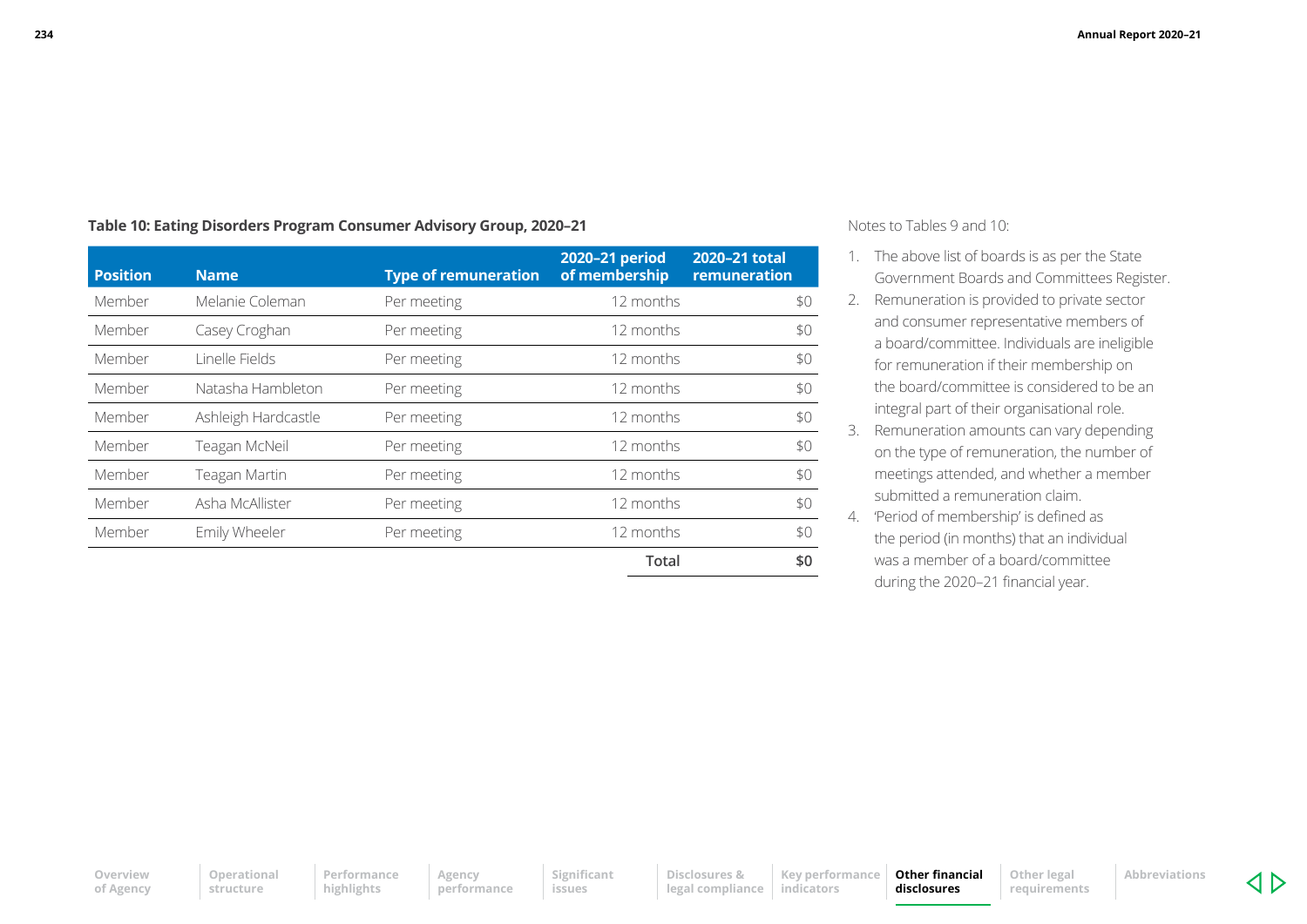## Pricing policy

The National Health Reform Agreement sets the policy framework for the charging of public hospital fees and charges. Under the Agreement, an eligible person who receives public hospital services as a public patient in a public hospital or a publicly contracted bed in a private hospital is treated free of charge. This arrangement is consistent with the Medicare principles which are embedded in the Health Services Act 2016 (WA).

The majority of hospital fees and charges for public hospitals are set under Schedule 1 of the Health Services (Fees and Charges) Order 2016 and are reviewed annually. The following informs WA public hospital patients' fees and charges for:

#### **Compensable or ineligible patients**

Patients who are either private or compensable and Medicare ineligible (overseas residents) may be charged an amount for public hospital services as determined by the State. The setting of compensable and ineligible hospital accommodation fees is set close to, or at, full cost recovery.

#### **Private patients (Medicare eligible Australian residents)**

The Commonwealth Department of Health regulates the Minimum Benefit payable by health funds to privately insured patients for private shared ward and same day accommodation. The Commonwealth also regulates the Nursing Home Type Patient

contribution based on March and September pension increases. To achieve consistency with the Commonwealth Private Health Insurance Act 2007, the State sets these fees at a level equivalent to the Commonwealth Minimum Benefit.

#### **Veterans**

Hospital charges of eligible war service veterans are determined under a separate Commonwealth-State agreement with the Department of Veterans' Affairs (DVA). Under this agreement, the Department of Health does not charge medical treatment to eligible war service veteran patients; instead, medical charges are fully recouped from DVA.



#### **Other fees and charges**

The Pharmaceutical Benefits Scheme regulates and sets the price of pharmaceuticals supplied to outpatients, patients on discharge and for day admitted chemotherapy patients. Inpatient medications are supplied free of charge.

There are other categories of fees specified under the terms of Health Services (Fees and Charges) Order 2016, which include the supply of surgically implanted prostheses, orthoses, magnetic resonance imaging services and pathology services. The pricing for these hospital services is determined according to their cost of service.

**Overview of Agency** **Operational structure Performance highlights**

**Agency performance**

**Significant issues**

**Disclosures & legal compliance indicators**

**Key performance** 

**Other financial disclosures Other legal requirements**

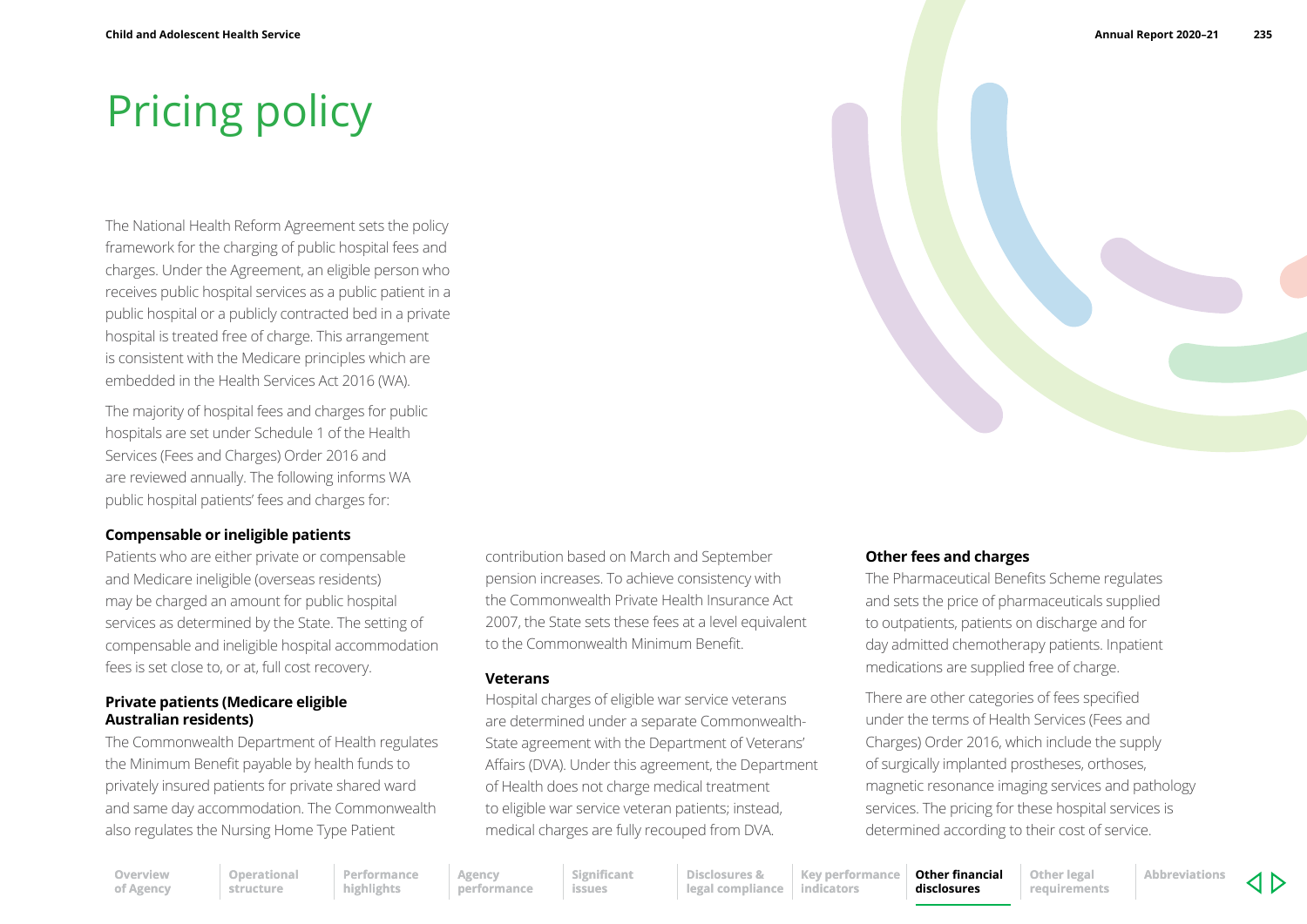## Capital works

Since the CAHS Board assumed governance responsibilities in September 2018, works for the Perth Children's Hospital Project have continued and are ongoing. Works include refinements and enhancements to the hospital facilities and ICT infrastructure to improve workflows, safety and security.

Practical completion was awarded by the builder for the construction of a new pharmaceutical manufacturing facility (Auspman Facility) in March 2021. The facility is located on a commercially leased site in Balcatta. Some outstanding building works are remaining due to COVID-19 related procurement delays. The total project budget is \$5.725m. The estimated remaining cost to complete the CAHS managed portion of the project (furniture, fixtures and fittings, commissioning and Therapeutic Goods Administration licensing) at 30 June 2021 is \$0.694m.

The Medical Equipment Replacement Program also completed capital works in 2020–21. Table 11 shows the financial details of the capital works program.

#### **Table 11: Major asset investment program works completed in 2020–21**

| <b>Capital works programs</b><br>completed <sup>(1)</sup> | 2020-21<br>(5'000) |  |
|-----------------------------------------------------------|--------------------|--|
| Medical Equipment Replacement                             |                    |  |
| Minor Building Works and<br>Other Plant and Equipment     | 207                |  |
| <b>Total</b>                                              | 1,106              |  |

*(1) Excludes equipment funded outside of the State Government's Asset Investment Program*

#### **Governance disclosures**

#### **Indemnity insurance**

In 2020–21, the amount of insurance premium paid to indemnify any 'director' (as defined in Part 3 of the *Statutory Corporations (Liability of Directors) Act 1996*) against a liability incurred under sections 13 or 14 of that Act was \$69,795.

#### **Government policy requirements**

#### **Pecuniary interests**

Senior officers of government are required to declare any interest in an existing or proposed contract that has, or could result in, the member receiving financial or other benefits. In 2020–21, no Child and Adolescent Health Service senior officer declared a pecuniary interest.

**Overview of Agency** **Performance highlights**

**Other legal requirements**